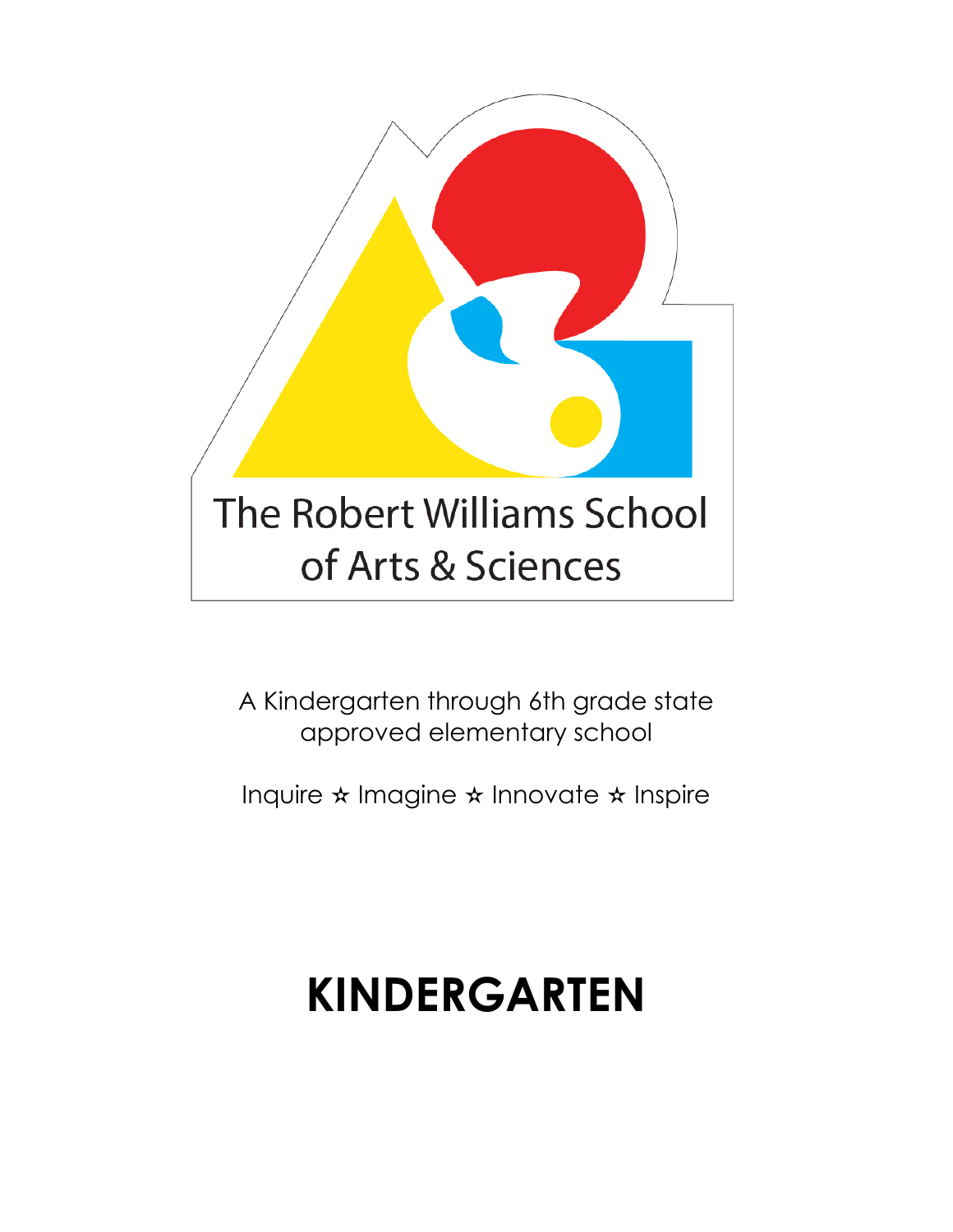# **The Robert Williams School of Arts and Sciences**

### **Kindergarten schedule**

- 8:30 9:00 Arrival & Free choice
- 9:00 9:30 Circle/large group time
- 9:30 9:45 Snack
- 9:45 10:45 Small group activities (literacy/math/social studies)
- 10:45 11:30 Outside time
- 11:30 12 Music
- 12:00 12:30 Lunch
- 12:30 1:15 Outside play
- 1:15 2:00 Art/Science
- 2:00 2:30 Snack & quiet activities on stage
- 2:30 Pick up time
- **\*\* Early release Thursdays pick up at 12:30**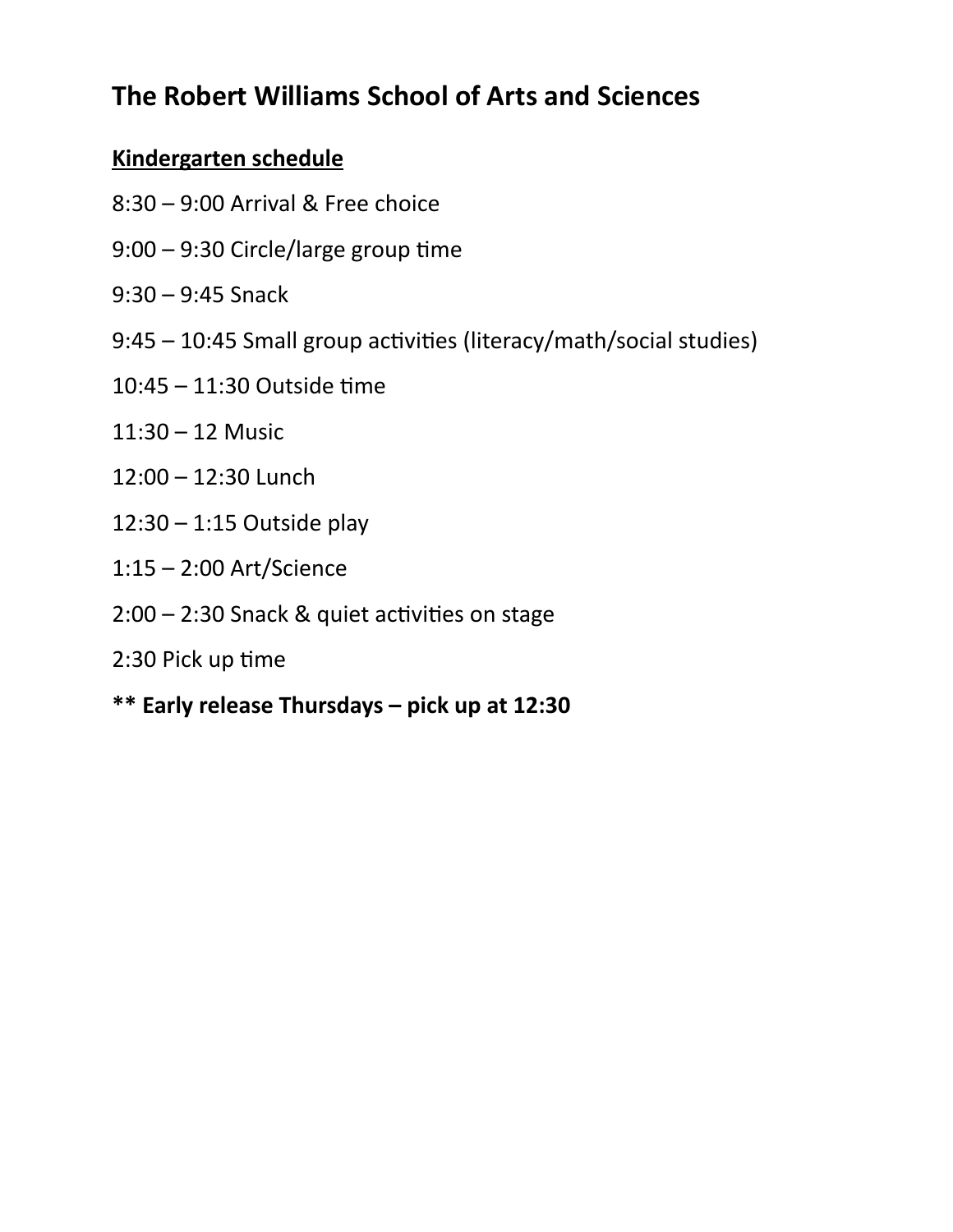## **Kindergarten/grade 1 skills**

| Literacy:                                                                                                                                                    |                                                                      |
|--------------------------------------------------------------------------------------------------------------------------------------------------------------|----------------------------------------------------------------------|
| *Beginning/middle/end sounds                                                                                                                                 | *Sounding out words and writing<br>sentences                         |
| <i>•Letter recognition</i>                                                                                                                                   | •Word sorts                                                          |
| •ASL alphabet                                                                                                                                                | *Writing our names                                                   |
| *Upper/lower-case letters                                                                                                                                    | *Silly sentences                                                     |
| <b>•</b> Grammar, punctuation, and sentence<br>structure                                                                                                     | •CVC words                                                           |
| •Rhyming words                                                                                                                                               | *Spelling three- and four-letter words                               |
| <i>*Counting out syllables</i>                                                                                                                               | *Recognize digraphs such as sh, ph, th,<br>wh, and ch                |
| *Sight/high frequency words                                                                                                                                  | *Recognize diphthongs such as oi, oy, ow,<br>ou, aw, au, ew, oo, ue, |
| •Vocabulary                                                                                                                                                  | *Pronounce word endings in -ed, -s, and<br>-ing                      |
| •Leveled readers                                                                                                                                             | <i>•</i> Segmenting                                                  |
| *Modeling picture stories (Shayne)                                                                                                                           | •Fiction/nonfiction                                                  |
| •Retelling stories                                                                                                                                           | • Predict events in a story                                          |
| *David Matteson Picture Stories "yellow<br>books" - drawing/writing their own<br>personal narrative (Each child has their<br>own book that stays at school.) | •Comprehension                                                       |
| <i><b>*Consonants and vowels</b></i>                                                                                                                         | <i>•Inferring meaning from text or pictures</i>                      |
| *Consonant blends such as fl, tr, sl, sm, sn,<br>bl, gr, dr, br, pl, gl, and str                                                                             | *Bossy "r" words                                                     |
| • Short and long vowels                                                                                                                                      | •Rules of capitalization                                             |
| *Vowel teams ea, oa, ai, ie                                                                                                                                  | • Word families                                                      |
| <i>•Decoding</i>                                                                                                                                             | *Various literacy games                                              |
| *Silent "e"                                                                                                                                                  | *Visual discrimination skills                                        |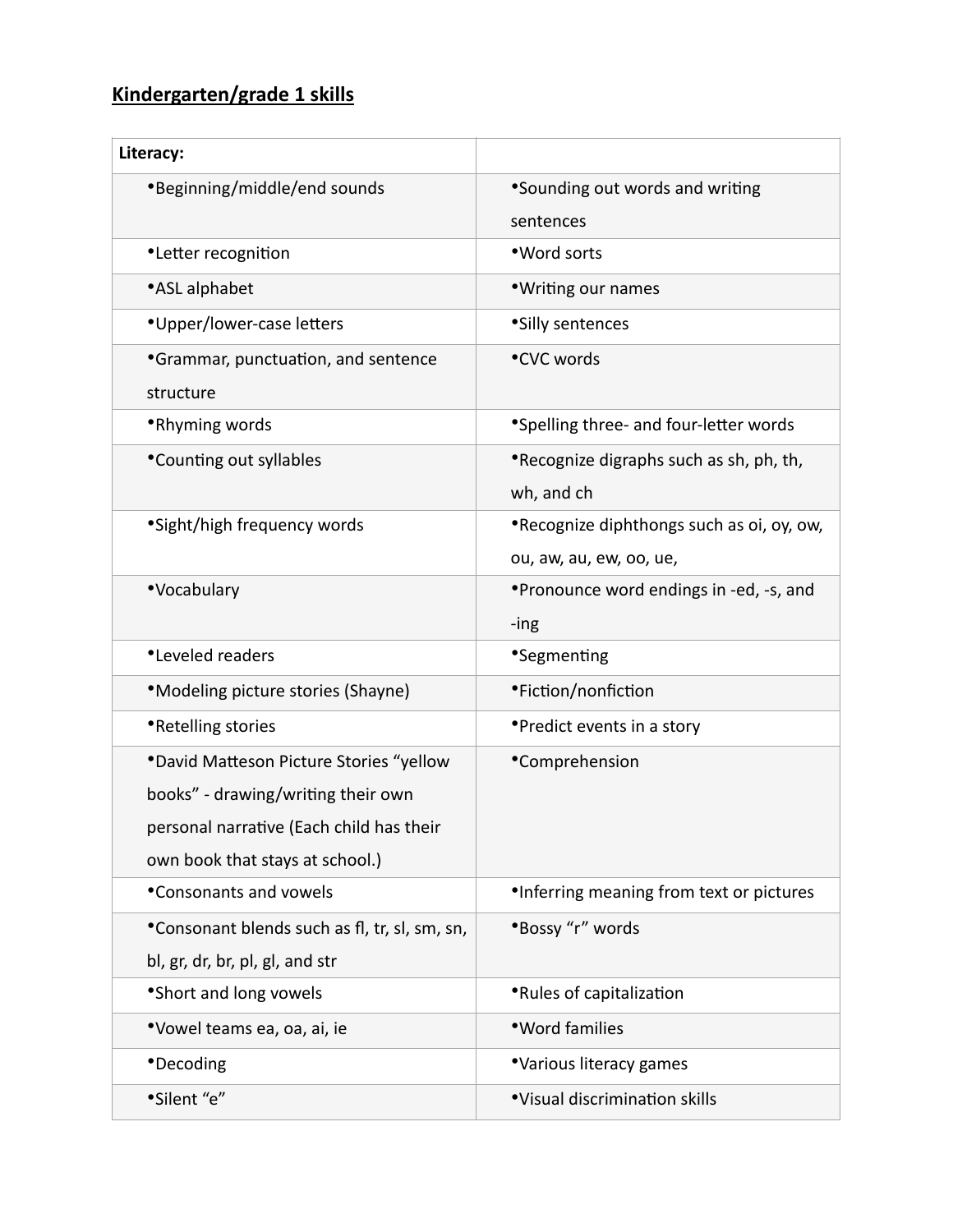| Math:                                   |  |
|-----------------------------------------|--|
| •Numbers and number sense               |  |
| *Counting, identifying, and writing     |  |
| numbers                                 |  |
| *Counting by twos, threes, fives, tens  |  |
| •Mental math                            |  |
| • Addition and subtraction              |  |
| <i><b>*Making comparisons</b></i>       |  |
| *Shapes and patterns                    |  |
| *Sorting and classifying                |  |
| *Quantity (more and less)               |  |
| *Composing/decomposing numbers          |  |
| <b>•</b> Graphing                       |  |
| •Measurement                            |  |
| •Money                                  |  |
| •Telling time                           |  |
| <i><b>•Critical thinking skills</b></i> |  |

#### **Social emotional learning:**

We have been working hard on our social emotional skills. Connection is so important and what creates a school family. We do our safe keeper box and wish you well ritual each day at group time. The children are learning critical skills of self-regulation, communication, using their Big Voice, and active calming. We always want to be helpful not hurtful. We are learning how to handle big emotions (to be a S.T.A.R.), and how to be kind, caring, compassionate, and empathetic human beings. Each day I help to facilitate communication between the children. They are learning how to problem solve, how to teach others how they want to be treated, and conflict resolution. We role play during large group. They are doing awesome! We also practice active calming together daily.